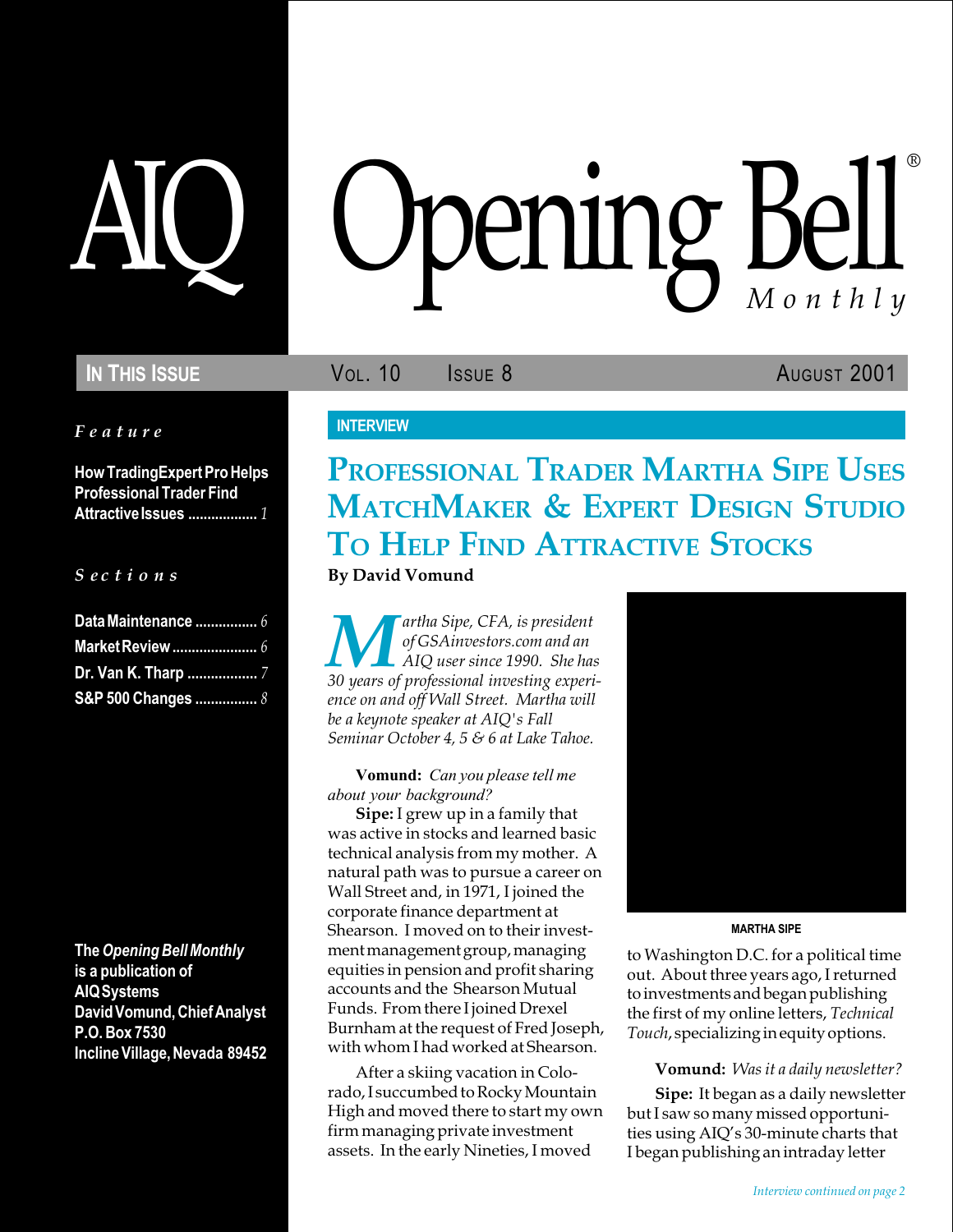#### INTERVIEW continued . . .

along with Equity Focus, which is a weekly stock letter with recommendations for core portfolio holdings.

#### Vomund: Can you describe your trading style?

Sipe: That is hard to answer because I have different styles depending on the model that I use. The Equity Focus letter, which deals strictly with stocks and covers both long and short recommendations, typically holds a stock for about two months. For the trading newsletter, Technical Focus, we recommend equity options so it's much shorter term. The average holding period may only be three to five days. But in these recent months of small, choppy moves, I am finding that the individual holding periods have either extended or shortened considerably. As with all changing markets, the trading style must adapt to prevailing trends.

#### Vomund: Why did you choose AIQ over other software packages?

Sipe: I began using the software over 10 years ago when I was looking for a substitute for a New York soft dollar service I had used for many years. AIQ was the only service that offered an indicator that closely

#### PLEASE SEND CORRESPONDENCE TO:

Opening Bell Monthly G.R. Barbor, Editor P.O. Box 7530 Incline Village, NV 89452

AIQ Opening Bell Monthly does not intend to make trading recommendations, nor do we publish, keep or claim any track records. It is designed as a serious tool to aid investors in their trading decisions through the use of AIQ software and an increased familiarity with technical indicators and trading strategies. AIQ reserves the right to use or edit submissions.

For subscription information, phone 1-800-332-2999 or 1-775-831-2999.

© 1992-2001, AIQ Systems

matched the "momentum" indicator of the New York service. This AIQ indicator, which is my primary analytic tool, is the Phase indicator.

#### Vomund: What parts of the program do you use?

Sipe: I particularly like MatchMaker and Expert Design Studio (EDS). I scan through a hard copy of Daily Graphs looking for attractive stocks. When an attractive pattern forms, then I know other stocks may have the same pattern. I run the weekly or daily MatchMaker comparing the attractive stock to all the stocks in my database and it

MatchMaker quickly identifies both sides of the market. With EDS (Expert Design Studio) ... I scroll through the list of stocks to identify those offering the best potential returns.

gives me a list of those stocks that have similar chart patterns. This focuses my attention, thus saving a lot of time. In addition to getting the stocks with the highest correlation, it provides a list of stocks with the least correlation. If a bullish pattern was identified, then those stocks with the least correlation are possible short candidates. MatchMaker quickly identifies both sides of the market.

With EDS, I like to do a simple search for stocks that have a daily range greater than \$3 or sometimes \$5. With this list I then click the Browser icon and scroll through the list of stocks to identify those offering the best potential returns. Another standby EDS screen looks for oversold/overbought stocks. This worked with great success in mid-March and very early April for oversold stocks and again in early to mid-July. There are two things I look at: one, what percent of my database is oversold as this will indicate turning points; and two, which of these stocks have a Stochastic of less than 2 and are low priced stocks. Focusing on the low priced stocks can lead to greater percentage gains as the trend reverses.

#### Vomund: How much experimenting did you do before you settled in with your current trading style?

Sipe: It keeps changing. The indicators are the same but the time frame keeps compressing. When I started publishing three years ago, a trade could take three to six weeks. Then a little over a year ago, it

seemed more like three to six days. It was this shortened time span that led to forming the "Go To The Sea" intraday model. I call it that because it is like the parable of Jesus and Peter, when Jesus says, "Go to the sea, cast your hook, take the first fish, open its mouth, take out the gold coin and pay the taxes.

The last two years have shown that the markets have changed and with this change it's important to keep modifying the tools and techniques that are used. It really is easier to "cast your hook and take the first fish" rather than buy/hold through the next 12-18 months of range bound trading. Through experimentation and observation I refined the model that uses three principle indicators.

Vomund: What indicators are those?

Sipe: I use the Phase, the MACD, and the MACD Osc. These are all related but are very important. Of secondary importance would be the Stochastic, Volume, On Balance Volume, and Money Flow indicators.

Vomund: Can you give us some examples of how your model works? Sipe: I'll start with a weekly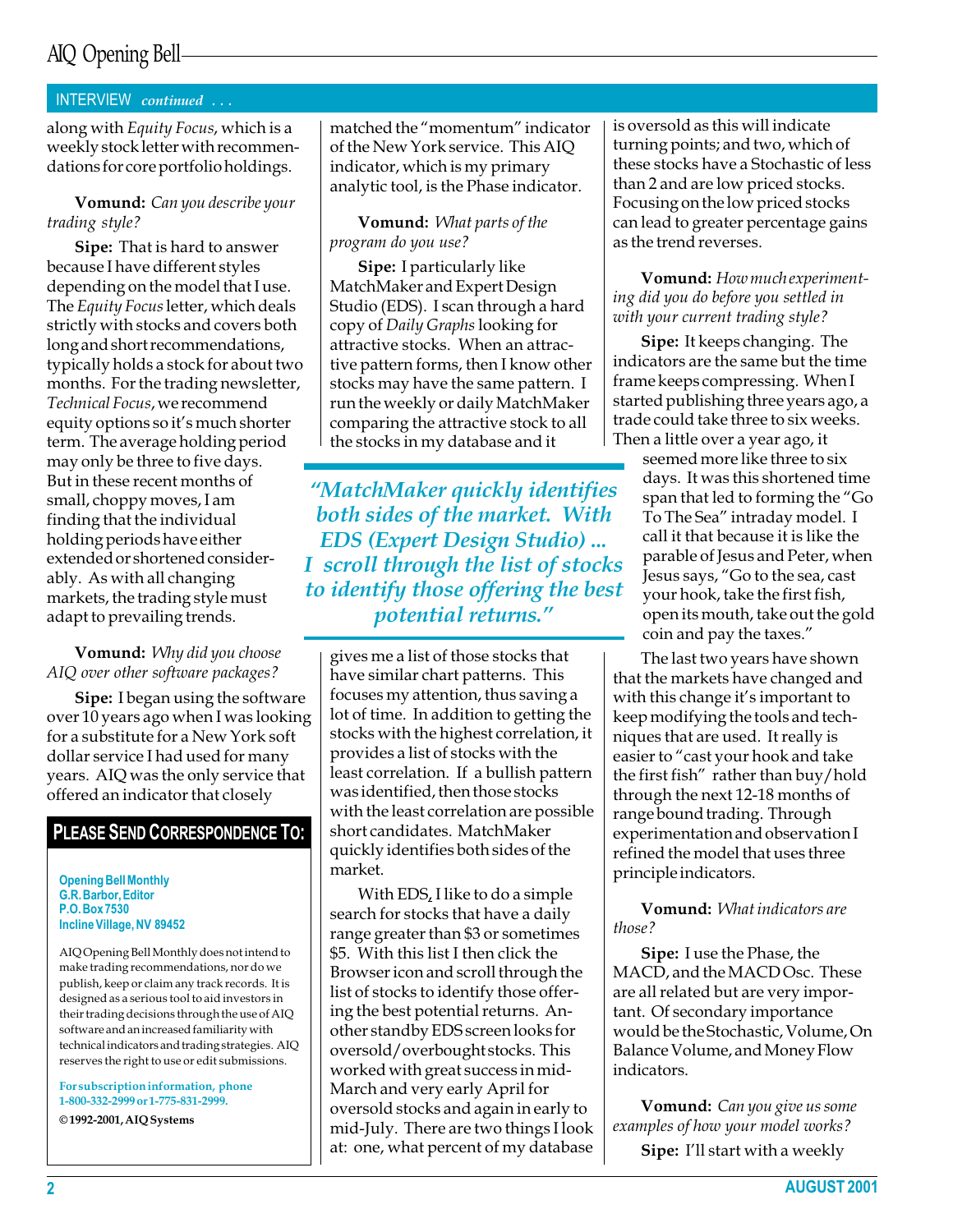#### INTERVIEW continued . . .

example because it is useful in the current market environment. In Figure 1 we see a weekly chart of McDermott (MDR). In late 1999 the rest of the market was hitting new highs but MDR was making new lows. MDR plunged and the weekly Phase indicator moved to negative 47. When a stock has a large negative Phase reading on the weekly chart then it almost always takes a very long time for it to work off the downside momentum. This is important in current markets because so many stocks have weekly Phases at this level or lower.

For MDR, it took from December 1999 to January 2001 before the Phase momentum worked off that downside level and moved close to zero. I've found that during the time that the stocks work off their negative weekly Phase readings that they tend to trade in a large range in percentage terms and that it can be very profitable to trade the highs and the lows of the range because they are so predictable.

I also find that when the weekly or daily Phase indicator approaches zero that there is usually a signifi-



cant pop in the stock. For MDR it only took five or six weeks for the stock to go from \$10 to \$17, a 70% return, once the weekly Phase reached zero. Another entry point came in late April when MDR fell back to \$10 once again. As it retraced to \$10, its weekly Phase



stayed positive and the stock price held at the 50 week moving average.

I recommended this stock in the newsletter on April 23 at \$10 ½, expecting a move back up to \$16 or \$17. MDR rallied but didn't make it to \$17. It was sold on May 29 at \$14, a 33% gain in just over a month. The reason for the sell was that on the daily chart the momentum was abating as the stock came close to testing its highs. The daily MACD Osc was falling and the MACD was approaching the Signal Line. There were fundamental reasons behind the sell as well. The Senate changed from Republican controlled to Democratic controlled, which made for a less favorable environment for MDR's industry group. Currently the stock has retraced to \$11.

I use the same type of analysis to go short. A short example is Redback Networks (RBAK). Like most other technology stocks, the Phase indicator was so incredibly negative on the weekly chart (Figure 2). We shorted RBAK on April 23 at \$19 3/8 when the Phase was negative 65. As I said

Interview continued on page 4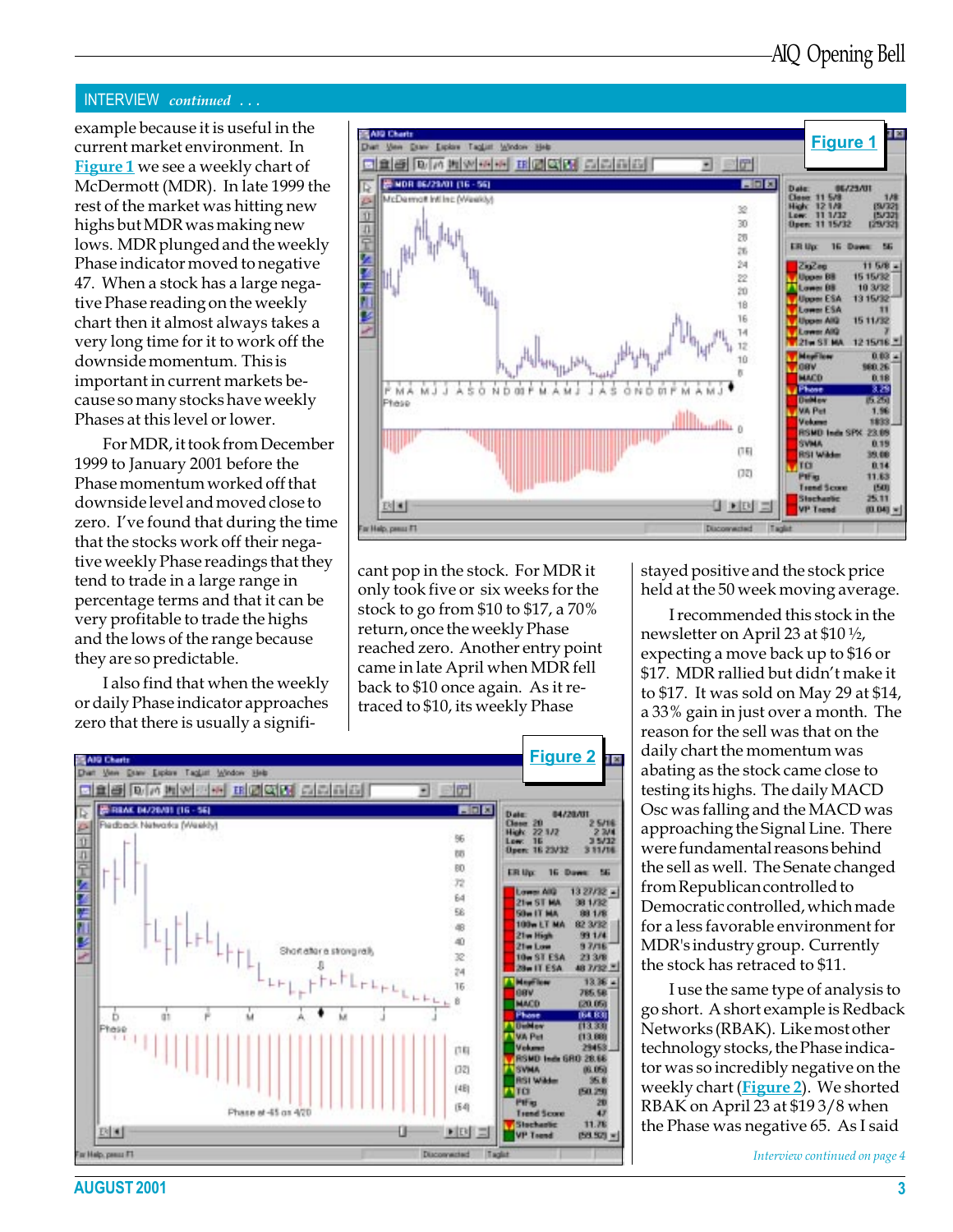#### INTERVIEW continued . . .

before, when the weekly Phase is that negative stocks don't go anywhere. Yet RBAK had just doubled in price. With the weekly Phase so negative I expected a move back to its lows and that is what happened. This position was closed at \$8 1/2 on June 29 for a gain of 56% in just over two months.

#### Vomund: Can you give me an example of a short-term trade?

Sipe: Sure. I was impressed with the eight month base that semiconductor stocks were forming. They had worked off their negative momentum very well. The stock I chose to examine was Intel (INTC) because it is a component of the Dow. Technology stocks were also very oversold.

Using the MACD Osc on a 30 minute chart, the buy signal came at 10:00 on June 15. That is when MACD Osc moved above zero (Figure 3). Since the MACD Osc turned positive we know there was a crossover in the MACD lines. Because of the daily chart, this position was held through the next two days of declines; then the price turned from \$26 1/4 and rallied to \$30 3/4 on June 29, which generated about a 90% gain in the option. This is another example of time frames extending from several days to two weeks.

I use 30-minute charts for signals because it eliminates a lot of the noise that occurs in shorter time segments. Since I'm hoping to hold the option for a few days, the 30 minute chart allows me to get in and be more comfortable riding out some of the very short-term swings. But I also check the shorter segments to fine tune entry and exit and the longer term daily/weekly charts to identify the overall trend.

#### Vomund: Is this your "Go to the Sea" model?

Sipe: Yes. Let me explain it further with another example.



Verisign's (VRSN) Phase momentum using a 30- minute chart peaked at about  $6.4$  at  $8$  a.m. And, here's the great attribute of Phase -- it works through ALL time segments. Because the intraday Phase was at such a high level, experience shows that it will take extended time to work it off, either up or down. In the intraday chart, a Sell Signal was triggered when the MACD Osc went negative about 10 a.m. But because the Phase momentum was so high, I knew that the stock would likely chop around for a day or two, forming a top. A short sale or put option purchase could have been entered at any time in the two days of topping. I actually waited for the breakdown and recommended the purchase of a put on the opening June 26 as the Phase finally approached zero.

Initially, the stock plunged quickly, rallied after the open, and then turned lower. This can be seen on the 5- minute chart in the 9:00 to 10:30 segment (**Figure 4**). When the next rally occurred from 11:00 a.m to about 11:15, there were two factors to take note of. First, at about 11:05

the 5-minute chart gave a buy signal, or a cover/short position signal. However, because the Phase was so negative at minus 2.4, which is HUGE for a 5-minute chart, experience says that the price almost always tests the lows before sustaining a reversal of trend. So, for an option position where the premium can disappear so quickly, I knew that it was feasible to wait for the pullback that then occurred about 11:45. This was when this position was closed.

The reasons behind selling the Put option were: first, the MACD Osc was positive and stayed positive even on the test of the lows; second, at 11:45 when the 5-minute price made a new low, the Phase indicator did not make a new low. This is always, through all time frames, a confirmation that the trend is changing. And, in this example, reversing to the upside.

Vomund: Can you discuss your sell strategy?

Sipe: Certainly. The MACD indicator is the most important indicator I follow for buy/sell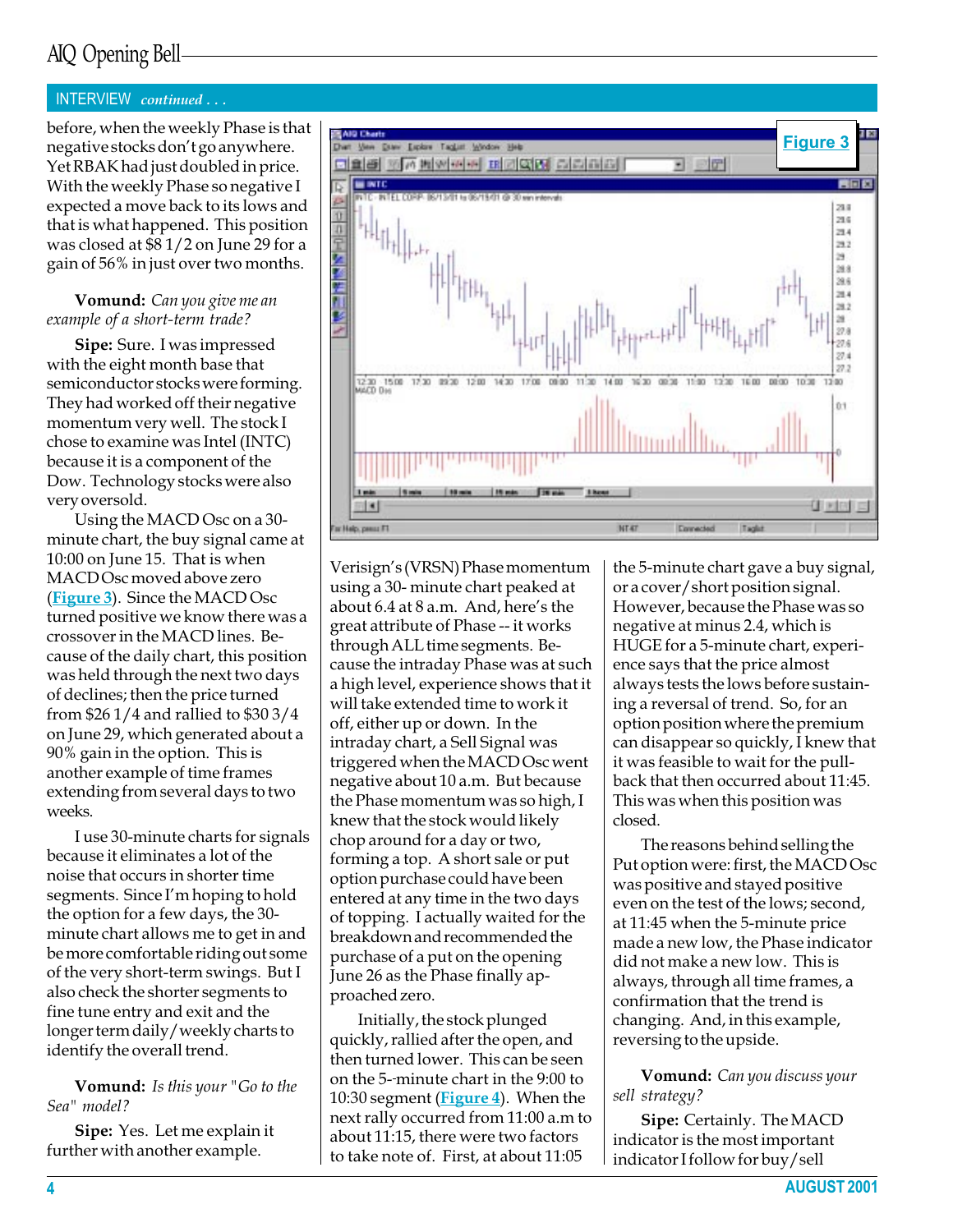#### INTERVIEW continued . . .

chart for buying then continue to follow the indicator, watching for a negative crossover on the intraday chart. It is always useful to follow the MACD and Phase on the larger time segment charts so that a framework of the bigger picture can be kept in mind.

John Bollinger once said that he thought trendlines ought to be drawn with FAT markers. I feel the same way about sell strategies. They should be very forgiving and flexible depending on the market environment and should be tailored to the time frame of the investment. For instance, I will use a much tighter strategy when there are one or two weeks until an option expires than if there are four-eight weeks or longer.

#### **Vomund:** What advice can you give to new AIQ users?

Sipe: I would tell them to keep exploring the different tools and the changes made in new editions of TradingExpert Pro. The pundits love to use the word "hubris". And I think it applies here in that my hubris led to my contentment with the indicators and basic charting tools with which I was familiar. It has only been in recent times that I have moved into exploring the program further.

This exploring led to discovering the huge time-saving features of "Charting the List" and then browsing it both daily and intraday; the Alerts feature; writing simple EDS programs to create small sectors to monitor. In fact, I have discovered so many new features in recent months that I am making an effort to explore something new each week.

**Vomund:** Since you've worked with the markets for so long can you tell us how this market compares to 1973-74?

Sipe: The first major difference is that the 73-74 market reaction was



an economic event. This one currently is more of a market event creating an economic one. And, therefore, even a rebound in the economy is unlikely to reinflate prices to year- ago levels. A huge bubble was created in prices as valuations focused on revenues rather than earnings. During the past year valuations have refocused on earnings, leading to the collapse in prices. That's why they are called church steeples.

In an interview back in the Eighties, Fred Joseph of Drexel Burnham was asked about "excesses" in the junk bond market. His response was that "there isn't anything Wall Street hasn't done to excess, but there are no signs of it yet." During the last couple of years, I was frequently asked about the markets and my response was "they don't go up any faster than 90 degree angles. And when they go up this fast, they come down this fast.

The second major difference is one of time. Back then it took two years for stocks to lose 50% of their value. This time it took about a year for many stocks to lose 90%. Because of this disparity, it is likely to take far longer to recover from this decline than it did in the Seventies. But, the trading opportunities are going to be fantastic. I call it the "Bungie cord bounce" pattern. Once the full measure of the decline is reached, the first bounce up is the largest. Each subsequent bounce is a little less resilient.

So, stocks like Aether are great examples of this on their weekly charts. But as market traders, what's important for us to focus on is that while the size of the bounce in dollars may be smaller, the percentage change in price will get bigger and this is where the trading profits will be generated over the coming 12 months.

Back in 1987, it took 15 months to regain the lost ground. This time it is likely to take two years just to form a base. The semiconductor group has been bottoming for nine months and on the weekly charts show no sign of doing anything but easing toward the upside, but

Interview continued on page 6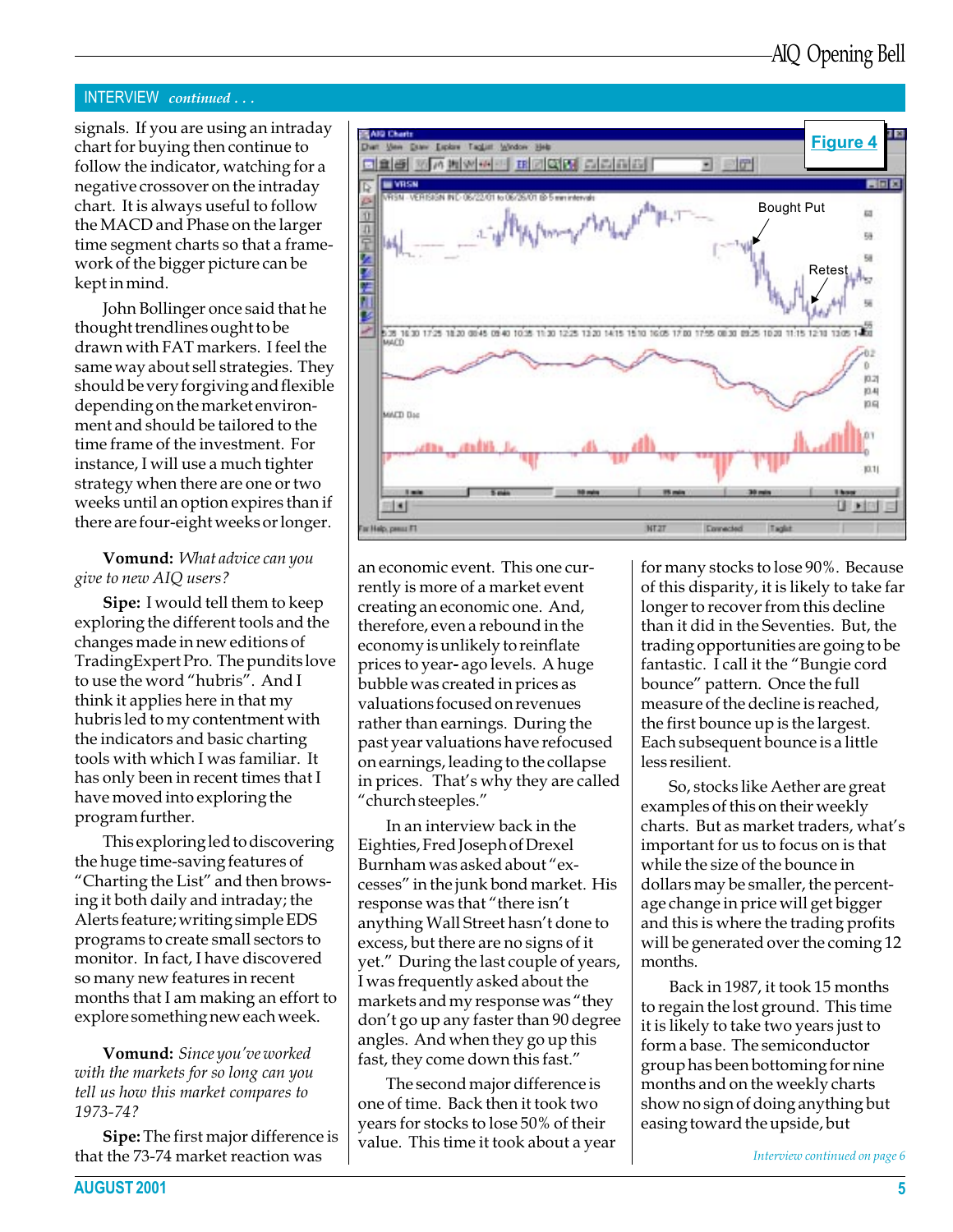#### INTERVIEW continued . . .

generally within the trading range already established. This is the hardest aspect of this market to deal with going forward. Every time a new up trend starts, we will all want to believe that it will sustain itself. But it won't. At least not until those pesky weekly PHASE numbers get closer to zero. So, be ready for a fixed seesaw trading range that will create longer time spans between the highs/lows of the range as time passes.

I think the third difference now is the hype around the markets and the inconsistency of commentary. I stopped watching CNBC because it seemed to be more interested in entertainment and ratings than in creating perspective on the market trends and direction. I don't think this is unique to the financial world

but is part of the frenetic pace that has been birthed out of the information age. No longer are people content with the "long term".

And, actually, it is foolish to limit our potential to anemic annual returns when a little bit of attention and study using AIQ can generate multiples of three and four times what a buy and hold strategy creates. This is why I was led to create the Go To The Sea Trading Model which will be available in book form on my web site soon.

Vomund: Thanks for sharing your thoughts with us.  $\blacksquare$ 

For information on Martha Sipe's newsletters, visit her web site at www.gsainvestors.com. She can be reached at mdsipe@gsainvestors.com.

#### MARKET REVIEW

Heading into July, AIQ's market timing model had not reversed its March 26 buy signal. Several additional buy signals were registered in July, on the 10th, 11th, 12th, and 13th of July. However, the market failed to respond to these signals and moved sideways over the next five days.

After being on a buy signal for

close to four months, the AIQ timing model switched to a sell when it registered a 96 down signal on July 23. That signal was shortlived as a 99 buy came on July 27.

July's best performing sector was Retailing, which increased 9%. Utilities and Telecommunications were the worst performers, losing 5% of their value.  $\blacksquare$ 

#### Important Changes for Dial/Data and myTrack Users

Track Data Corporation has changed its domain name to trackdata.com. This change will impact your end of day downloads and real-time functions (Charts, Alerts, Quotes and OptionExpert). To avoid interruption of your downloads or real-time functions, you need to change a few program settings and obtain the latest myTrack software.

#### Change Data Retrieval settings:

- 1. Open Data Retrieval and click on Setup Options.
- 2. Click Setup next to the Network choices.
- 3. Change the Primary Data Server Address to dd.trackdata.com.
- 4. Change the Alternate Data Server Address to dd.trackdata.com.
- 5. Click OK.

Install latest version of myTrack: (for real-time functions Charts, Alerts, Quotes and OptionExpert):

- 1. Go to www.mytrack.com and click "download myTrack".
- 2. Follow the steps to download and install the latest myTrack version.

If you have any questions, email AIQ at support@aiqsystems.com, or call 775-831-2999.

#### STOCK DATA MAINTENANCE

## The following table shows stock splits and other changes:

| <b>Stock</b>      |             | Ticker Split Approx. Date |          | <b>Stock</b>      |             | Ticker Split Approx. Date |          |
|-------------------|-------------|---------------------------|----------|-------------------|-------------|---------------------------|----------|
| <b>Block HR</b>   | HRB         | 2:1                       | 08/02/01 | Alliance Gaming   | ALLY        | 2:1                       | 08/21/01 |
| Biomet Inc.       | <b>BMET</b> | 3:2                       | 08/07/01 | Roslyn Bancorp    | <b>RSLN</b> | 3:2                       | 08/23/01 |
| Harlysville Nat'l | <b>HNBC</b> | 2:1                       | 08/13/01 | Annapolis Bancorp | <b>ANNB</b> | 4:3                       | 08/27/01 |
| <b>Rex Stores</b> | RSC         | 3:2                       | 08/13/01 | Courier Corp.     | <b>CRRC</b> | 3:2                       | 09/03/01 |
| CoBiz Inc.        | <b>COBZ</b> | 3:2                       | 08/14/01 | Fisery Inc.       | <b>FISV</b> | 3:2                       | 09/03/01 |

## Trading Suspended:

Alza Corp. (AZA), Harcourt General (H), Skymall Inc. (SKYM), Stillwater Mining (SWC)

#### Name/Ticker Changes:

HCA-HealthCare Co. (HCA) to HCA Inc. (HCA), Kana Communications (KANA) to Kana Software (KANA) Schuff Steel (SHF) to Schuff Int'l (SHF)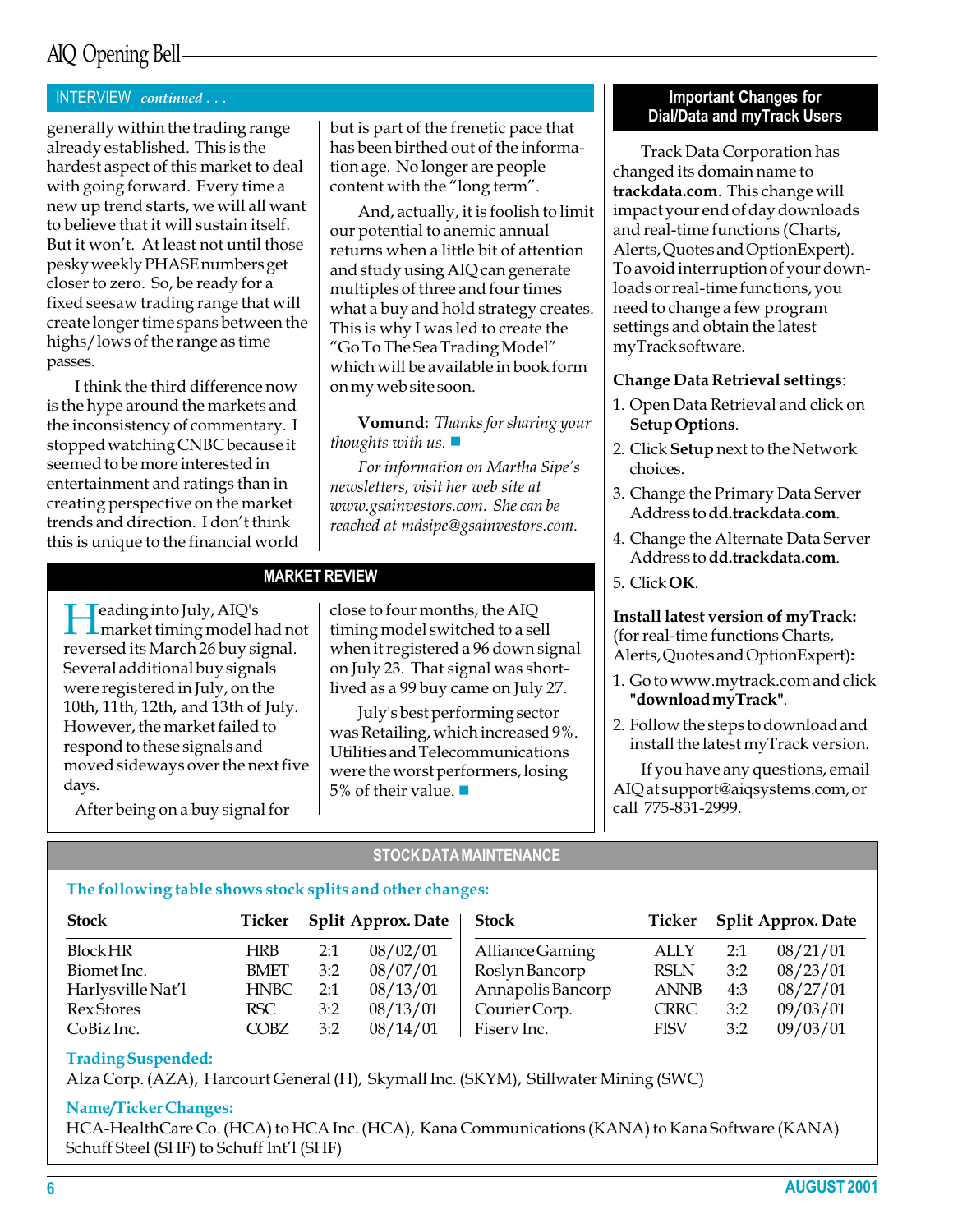## DR. VAN K. THARP

# KEYS TO THE TRADING GAME EXIT STRATEGIES, POSITION SIZING, DISCIPLINE

I his is the conclusion of an interview with Dr. Van K. Tharp. The first part of the interview was published in last month's Opening Bell. Dr. Tharp will speak at AIQ's Lake Tahoe Seminar scheduled October 4, 5 & 6.

David Vomund: The buy side of a trading strategy always receives more attention than the sell side. Even in this newsletter we almost always discuss entry techniques and only give a small mention to exit strategies. Yet, knowing when to sell is just as important as knowing when to buy. In fact, a case can be made that the exit strategy is the most important part of a trading system. Can you discuss common mistakes people make in their sell decisions?

Dr. Tharp: First, they don't have a system. They simply have some entry strategies. When you don't know how to get out, you can make all sorts of errors.

Second, people are afraid of losses. If you are afraid of losses, you probably won't set stop levels or you won't keep the stop losses that you might have. Thus, a 1R loss could turn into a 3R loss. And if the 1R loss was hard to take then the 3R loss could be awful. And if you don't take the 3R loss, then it might become a 10R. And at this point, after making these types of mistakes, we're beginning to talk about losing months or even losing years.

Third, people love profits so much that they sell as soon as they have one. They have no concept of letting the profit run. Thus, they might end up with only  $\frac{1}{2}$  R gains.

Now imagine people who are really concerned about being right. They look to be right all the time, so they work on a system that is right

70% of the time. And let's suppose they have one. However, all the gains are  $\frac{1}{2}$  R and all the losses a 10R. Thus, in 10 trades they have 30R of losses and 3.5R of gains. Over the ten trades, they are down 26.5R. That's horrendous, but that's the way most people are wired they've got to be right 70% of the time or more.

Vomund: Please discuss the tradeoffs between having tight stops compared to having loose stops?

Dr. Tharp: Tight stops allow you to have profits that are many times the size of your losses. I already gave the example of the \$50 stock

"...people love profits so much that they sell as soon as they have one. They have no concept of letting the profit run.

starting to break out. You might take 4 \$1 losses and then one \$10 gain. You are right 20% of the time, but you make \$6 per share. Or if each trade represents one percent of your equity, you'd be up  $6\%$ . Not bad.

Wide stops allow you more leeway. You don't have to watch the stock as much. For example, rather than be a buy and hold trader, I recommend 25% trailing stops. If it moves more than 25% against you, you are in big trouble, so you need to get out. However, it's not that likely to get hit in a bull market, so it's similar to buy and hold.

I'm an advisor to the Oxford Club, where they suggest 25% trailing stops on all their recommendations. I did an analysis of their trades from Feb. 1999 until they were stopped out of everything in April

2000. One of their trades during that time period, JDSU, produced a 32-R gain. That's right  $-$  even with a 25% trailing stop it was still up enough to produce a gain of 32 times the initial risk. Overall, their portfolio had an average R value of about +2.3 during that period, which is spectacular. That really means that for every dollar they risked they returned \$2.30.

recommendations. If they risked 1% I also looked at various risk levels in the same study of their per position during the time, then they were never more than 50% invested, but they had a 55% return

in 14 months. If they risked 2%, then they were 100% invested and had a return of 111% over the 14 months. And because of the wide stop they seldom had to do anything except move it up as the stock made new highs.

Vomund: Using our Expert Design Studio backtesting module, we often find the highest returns for shortterm trading systems utilize a time stop. That is, the position is held for a fixed number of days. Have you found this to be an effective sell strategy?

Dr. Tharp: Well one of the advantages of that method is that you don't sell when it goes up a little just to be right. However, it would be very difficult for the average person to follow and thus not very effective.

Vomund: In your work you have found Position Sizing to be extremely important. Can you explain what Position Sizing is and how traders should consider applying it to their portfolios?

Dr. Tharp: We actually have a trademark on that term and a game